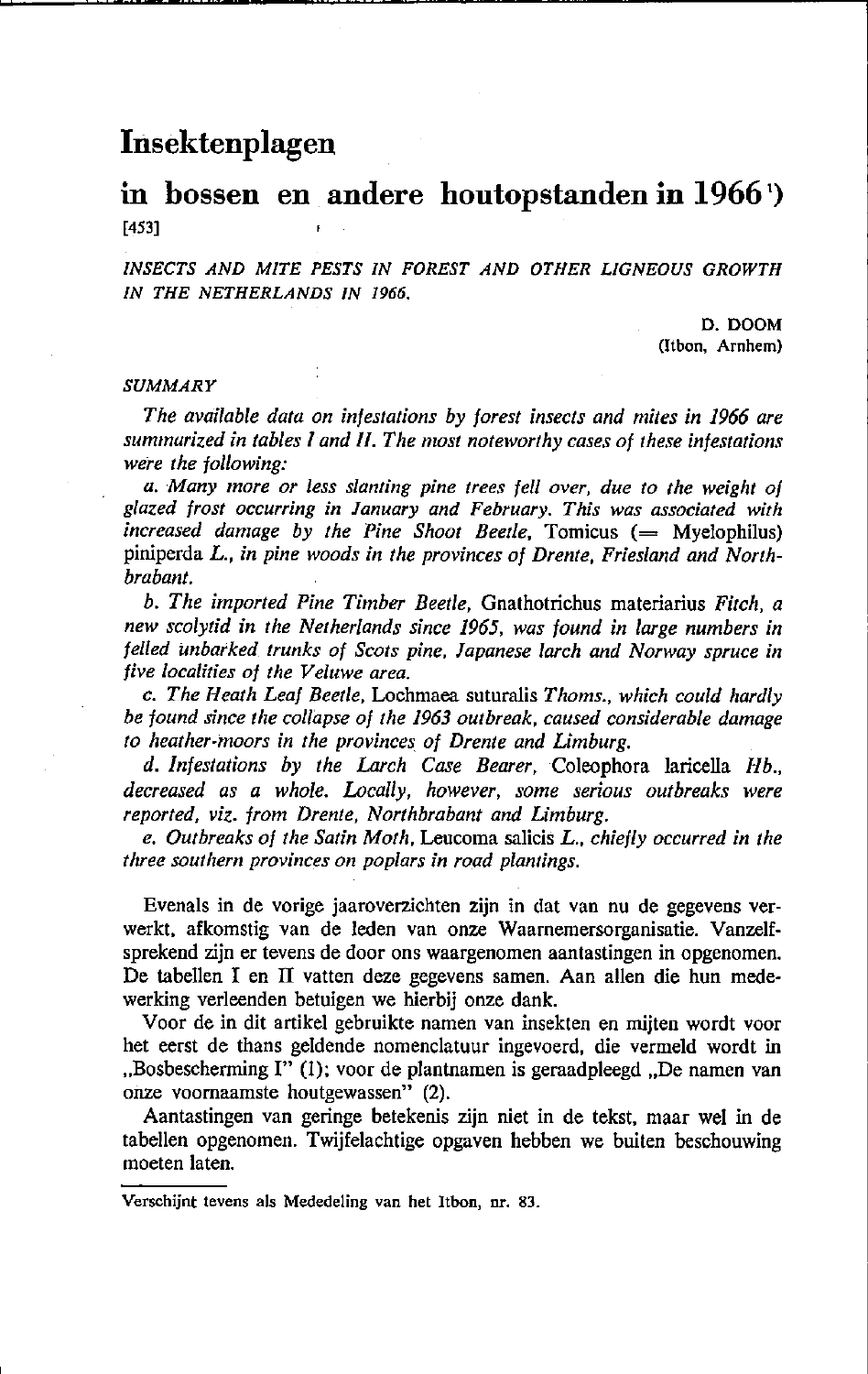| Plantesoort/Plant species             | Aangetast door/Attacked by                                   |
|---------------------------------------|--------------------------------------------------------------|
|                                       |                                                              |
| Pinus sylvestris L.                   | Curculio abietis L.                                          |
|                                       | Pissodes notatus F.                                          |
|                                       | Brachonyx pineti Payk.<br>Brachyderes incanus L.             |
|                                       | Tomicus piniperda L.                                         |
|                                       | Tomicus minor Htg.                                           |
|                                       | Gnathotrichus materiarius Fitch                              |
|                                       | Hylastes ater Payk.                                          |
|                                       | Rhyacionia buoliana Schiff.<br>Petrova resinella L.          |
|                                       | Scotia sp.                                                   |
|                                       | Acantholyda hieroglyphica Chr.                               |
|                                       | Cinara sp.                                                   |
|                                       | Pineus pini L.<br>Leucaspis pini Htg.                        |
|                                       |                                                              |
| Pinus nigra Arn. var. austriaca Asch. | Curculio abietis L.                                          |
| et Graebn.                            | Pissodes notatus F.                                          |
|                                       | Brachyderes incanus L.<br>Tomicus piniperda L.               |
|                                       | Hylastes ater L.                                             |
|                                       | Rhyacionia buoliana Schiff.                                  |
| Pinus nigra Arn. var. corsicana hort. | Curculio abietis L.                                          |
|                                       | Brachyderes incanus Payk.                                    |
|                                       | Tomicus piniperda L.                                         |
|                                       | Hylastes ater Payk.                                          |
| Picea Abies Karst.                    | Strophosomus rufipes Steph.                                  |
|                                       | Hylecoetus dermestoides L.                                   |
|                                       | Xyloterus lineatus Oliv.                                     |
|                                       | Gnathotrichus materiarius Fitch<br>Pristiphora abietina Chr. |
|                                       | Elatobium abietinum Włk.                                     |
|                                       | Sacchiphantes abietis L.                                     |
|                                       | Physokermes piceae Schrk.                                    |
|                                       | Oligonychus ununguis Jac.                                    |
| Picea sitchensis Carr.                | Xyloterus lineatus Oliv.                                     |
|                                       | Elatobium abietinum Wlk.                                     |
|                                       | Gilletteella coolevi Gill.<br>Oligonychus ununguis Jac.      |
|                                       |                                                              |
| Picea Omorika Purk.                   | Elatobium abietinum Wlk.                                     |
| Pseudotsuga taxifolia Britt.          | Curculio abietis L.                                          |
|                                       | Strophosomus rufipes Steph.                                  |
|                                       | Coleophora laricella Hb.<br>Gilletteella cooleyi Gill.       |
|                                       |                                                              |
| Larix leptolepis Gord.                | Curculio abietis L.                                          |
|                                       | Brachyderes incanus L.                                       |
|                                       | Hylecoetus dermestoides L.                                   |
|                                       | Xyloterus lineatus Oliv.<br>Gnathotrichus materiarius Fitch  |
|                                       | Coleophora laricella Hb.                                     |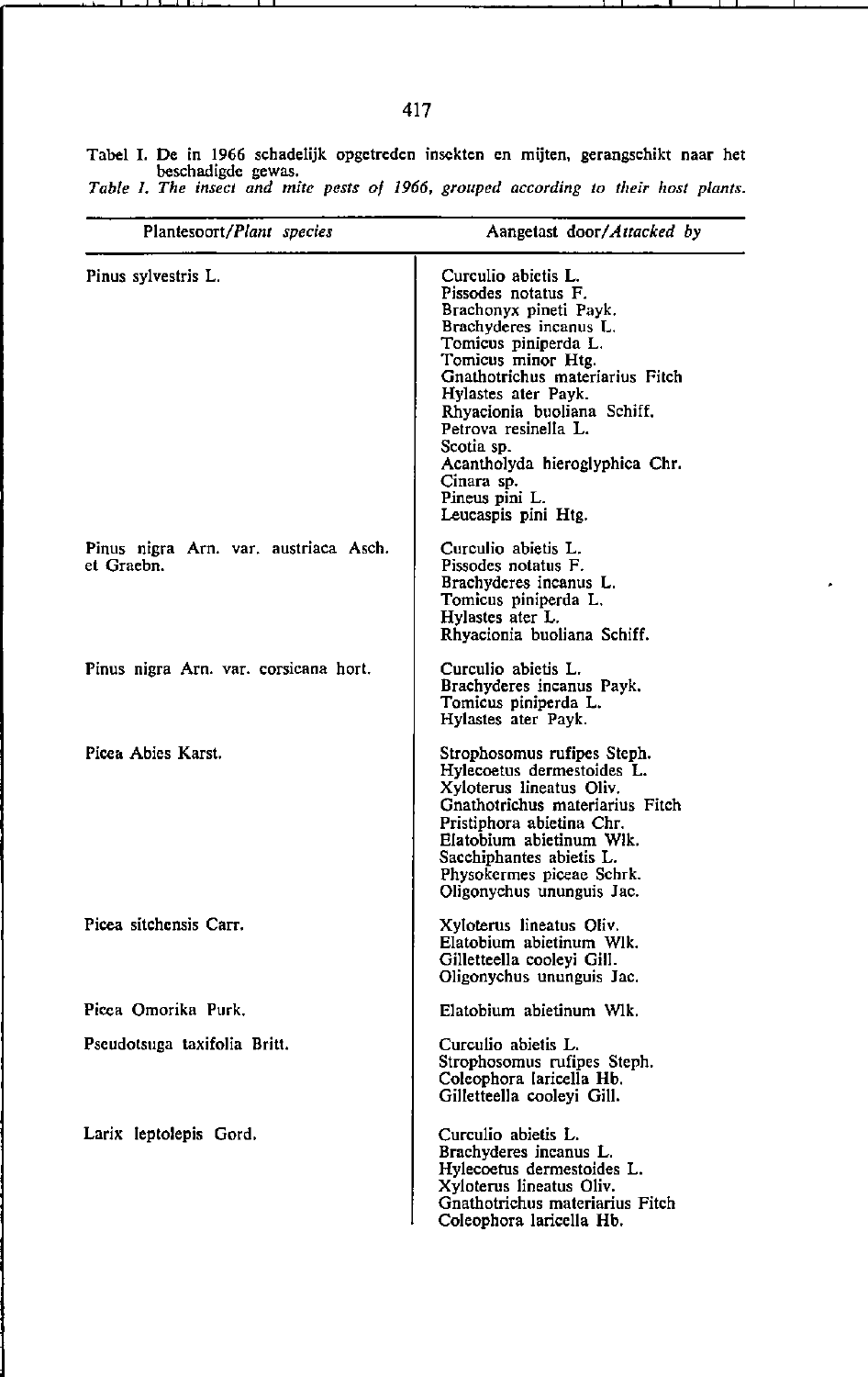| Plantesoort/Plant species                   | Aangetast door/Attacked by                                                                                                                                                                                            |
|---------------------------------------------|-----------------------------------------------------------------------------------------------------------------------------------------------------------------------------------------------------------------------|
| Abies alba Mill.                            | Dreyfusia sp.<br>Oligonychus ununguis Jac.                                                                                                                                                                            |
| Abies Nordmanniana Spach.                   | Dreyfusia sp.<br>Oligonychus ununguis Jac.                                                                                                                                                                            |
| Abies grandis Lindl.                        | Epinotia fraternana Haw.                                                                                                                                                                                              |
| Juniperus sp.                               | Dichomeris marginella F.<br>Cinara sp.                                                                                                                                                                                |
| Quercus robur L.                            | Balaninus glandium Marsh.<br>Polyphylia fullo L.<br>Tortrix viridana L.<br>Coleophora lutipennella ZII.<br>Tischeria complanella Hb.<br>Operophtera brumata L.<br>Euproctis chrysorrhoea L.<br>Diplolepis divisa Htg. |
| Quercus borealis Michx. var. maxima<br>Ashe | Tortrix viridana L.<br>Operophtera brumata L.                                                                                                                                                                         |
| Fagus sylvatica L.                          | Orchestes fagi L.<br>Operophtera boreata Hb.<br>Cryptococcus fagi Bärenspr.<br>Phytoptus nervisequus Nal.                                                                                                             |
| Populus sp.                                 | Phyllodecta sp.<br>Melasoma sp.<br>Saperda carcharias L.<br>Saperda populnea L.<br>Sciapteron tabaniformis Rott.<br>Leucoma salicis L.<br>Cossus cossus L.<br>Pterocomma populeum Kltb.                               |
| Salix sp.                                   | Phyllodecta sp.<br>Pteronidea salicis L.<br>Rhabdophaga ramicola Rübs.<br>Pterocomma sp.<br>Chionaspis salicis L.<br>Schizotetranychus schizopus Zacher                                                               |
| Tilia sp.                                   | Caliroa annulipes Kl.<br>Eucallipterus tiliae L.<br>Eulecanium corni Bché.<br>Eotetranychus telarius L.                                                                                                               |
| Ulmus sp.                                   | Phyllobius sp.<br>Galerucella luteola F.<br>Xyleborus dispar F.<br>Scolytus scolytus F.                                                                                                                               |
| Alnus sp.                                   | Phyllobius sp.<br>Agelastica alni L.                                                                                                                                                                                  |
| Betula sp.                                  | Polyphylla fullo L.<br>Deporaus betulae L.                                                                                                                                                                            |

<u> 11. LET 11. L</u>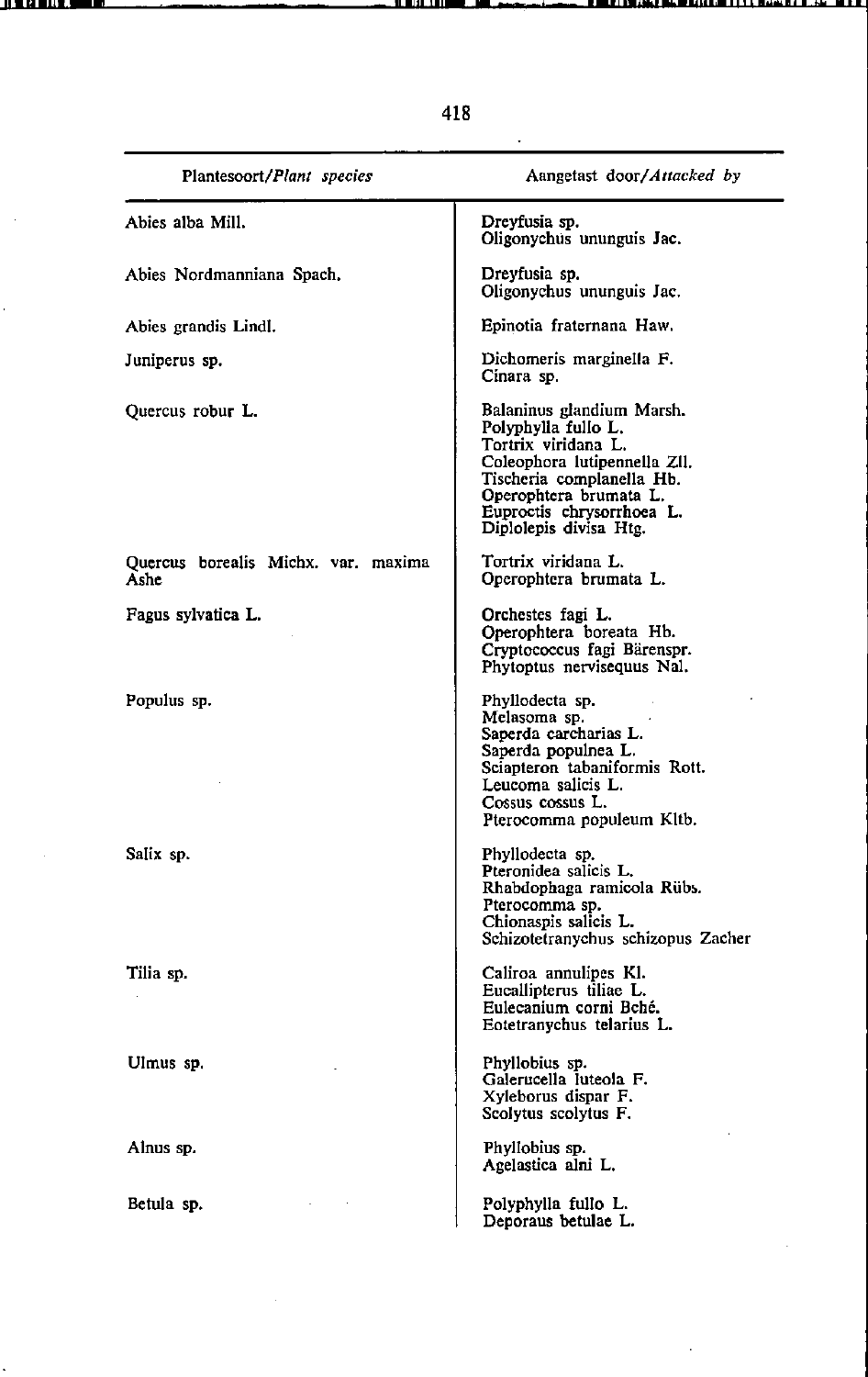| Plantesoort/Plant species | Aangetast door/Attacked by                                                                                                             |  |  |  |  |  |  |  |
|---------------------------|----------------------------------------------------------------------------------------------------------------------------------------|--|--|--|--|--|--|--|
| Fraxinus sp.              | Phyllobius sp.<br>Pseudochermes fraxini Kltb.<br>Psyllopsis fraxini L.<br>Psyllopsis fraxinicola Först.<br>Phytoptus fraxinivorus Nal. |  |  |  |  |  |  |  |
| Crataegus monogyna Jacq.  | Polyphylla fullo L.<br>Yponomeuta padella malinella Zll,<br>Dasyneura crataegi Winn.                                                   |  |  |  |  |  |  |  |
| Euonymus europaea L.      | Yponomeuta evonymella L.<br>Aphis viburni Scop.                                                                                        |  |  |  |  |  |  |  |
| Prunus sp.                | Yponomeuta padella malinella Zll.<br>Caliroa cerasi L.                                                                                 |  |  |  |  |  |  |  |
| Hippophae rhamnoides L.   | Polyphylla fullo L.<br>Archips rosanus L.<br>Euproctis chrysorrhoea L.                                                                 |  |  |  |  |  |  |  |
| Corylus sp.               | Phytoptus avellanae Nal.                                                                                                               |  |  |  |  |  |  |  |
| Acer Pseudoplatanus L.    | Drepanosiphum platanoides Schrk.                                                                                                       |  |  |  |  |  |  |  |
| Cotoneaster sp.           | Euproctis chrysorrhoea L.<br>Aphis pomi Geer                                                                                           |  |  |  |  |  |  |  |
| Calluna vulgaris Hull     | Lochmaea suturalis Thoms.                                                                                                              |  |  |  |  |  |  |  |
| Viburnum Opulus L.        | Galerucella viburni Payk.<br>Aphis viburni Scop.                                                                                       |  |  |  |  |  |  |  |
| Amelanchier laevis Wieg.  | Yponomeuta padella malinella Zll.<br>Euproctis chrysorrhoea L.                                                                         |  |  |  |  |  |  |  |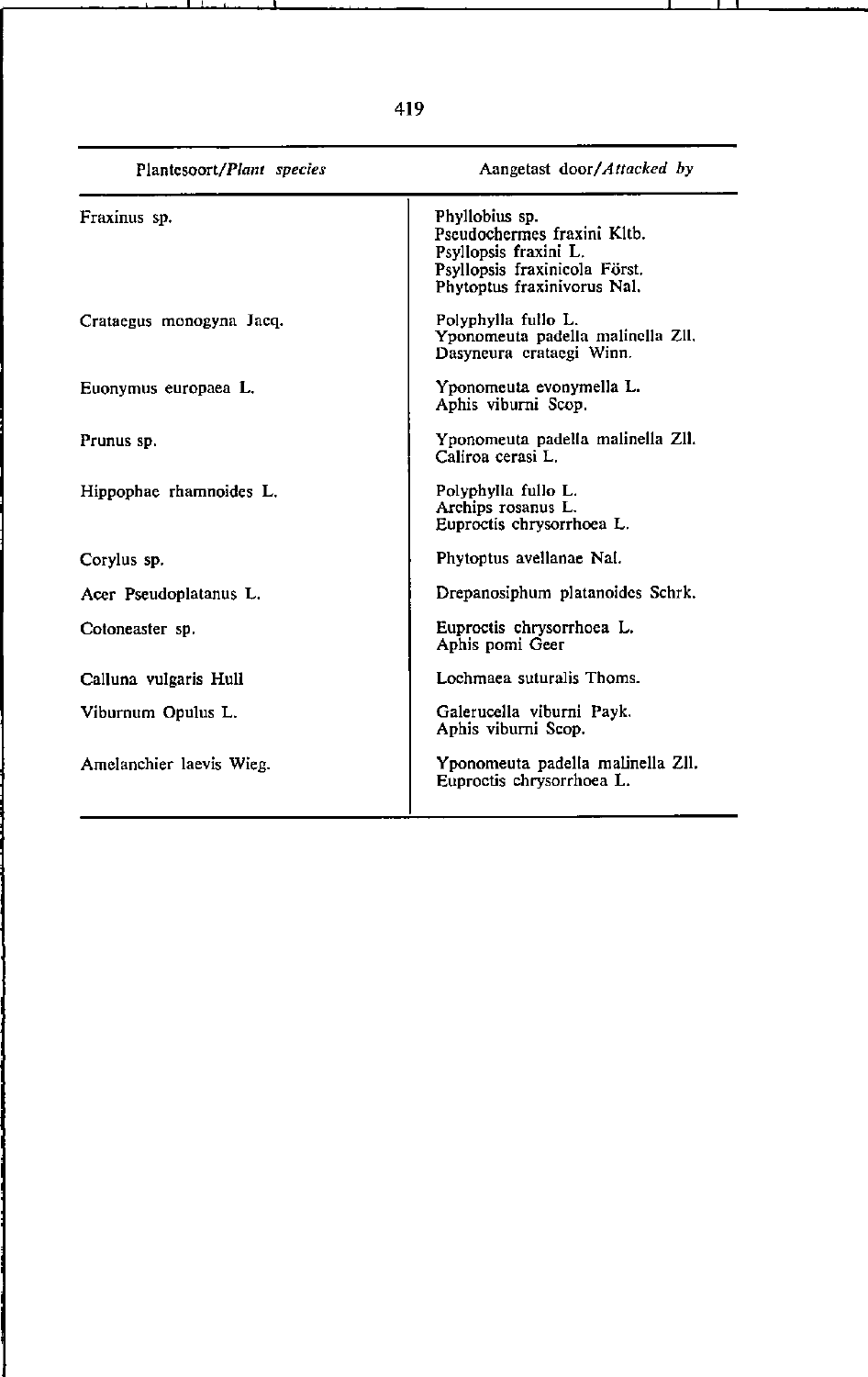Tabel II. De graad van aantasting in de verschillende provincies.<br>*Table II. The degree of infestation in the different provinces in the Netherlands.* A = ernstige aantasting (waaronder kaalvreterij)

a = idem, doch plaatselijk <br>
B = matige aantasting <br> *B* = matige aantasting <br> *a - moderate infes.* 

- $\overline{b}$  = idem, doch plaatselijk<br>C = lichte aantasting
- 
- <sup>C</sup>**= lichte aantasting** c **= idem, doch plaatselijk**

*which complete defoliation*)<br>*which complete defoliation*)<br>*aitto, but local* 

*- moderate infes/olion* 

*- ditto, hut loeal* 

*- light in/es/alion* 

*- ditto, but local* 

|                                               | Provincies/Provinces |              |        |           |              |              |            |            |         |          |              |
|-----------------------------------------------|----------------------|--------------|--------|-----------|--------------|--------------|------------|------------|---------|----------|--------------|
| Insektesoort/Insect species                   | Friesland            | Groningen    | Drente | Overijsel | Gelderl.     | Utrecht      | N. Holland | Z. Holland | Zeeland | Noordbr. | Limburg      |
| Curculio abietis L.                           | c.                   |              | c.     | Ć         | bc           |              |            | ۰.         |         | abcl     | $\mathbf{a}$ |
| Pissodes notatus F.                           |                      |              |        | c         |              |              |            |            |         |          |              |
| Orchestes fagi L                              |                      |              |        | ь         |              |              |            |            |         |          |              |
| Balaninus glandium Marsh                      |                      |              |        |           |              |              |            |            |         |          | c            |
| Brachonyx pineti Payk.                        |                      |              |        |           |              |              |            |            |         | Ć        |              |
| Deporaus betulae L.                           |                      |              |        | ь         |              |              |            |            |         |          |              |
| Brachyderes incanus L<br>$\ddot{\phantom{0}}$ |                      |              |        | Ċ         | $\mathbf{a}$ |              |            |            |         |          |              |
| Strophosomus sp.                              | c                    |              |        | c         | c            |              |            |            |         | aЪ       | b            |
| Phyllobius sp.                                |                      |              |        |           |              |              | c          |            |         |          | a            |
| Tomicus minor Htg                             |                      |              |        | ь         |              |              |            |            |         |          |              |
| Tomicus piniperda L                           | ac                   |              | в      | Ċ         | bс           | c            | bc.        | ac         | Ċ.      | aВ       | c            |
| Hylastes ater Payk.                           |                      |              |        | c         | ь            |              |            |            |         |          |              |
| Scolytus scolytus $F_1$                       |                      |              |        |           | ь            |              | à.         |            |         |          |              |
| Gnathotrichus materiarius Fitch.              |                      |              |        |           | ab           |              |            |            |         |          |              |
| Xyloterus lineatus Oliv.                      |                      |              | ъ      |           |              |              |            |            |         |          |              |
| Xyleborus dispar F.                           |                      |              |        |           | c            |              |            |            |         |          |              |
| Hylecoetus dermestoides L.                    |                      |              |        |           | b            |              |            |            |         |          |              |
| Saperda carcharias L                          |                      |              |        |           | ь            |              |            |            | b       | ab       |              |
| Spaerda populnea L.                           |                      |              |        |           | h            |              |            | ь          |         |          |              |
| Polyphylla fullo L.                           |                      |              |        |           |              |              |            | c          |         |          |              |
| Phyllodecta sp. $\ldots$                      |                      |              |        | bc        |              |              |            | ab         |         | Ċ.       |              |
| Melasoma populi L.                            |                      |              |        |           |              |              |            |            |         |          | b            |
| Agelastica alni L.,                           | a                    |              | B      | bc        | b            |              | b          |            |         |          |              |
| Lochmaea suturalis Thoms.                     |                      |              |        |           | ab           |              |            |            |         |          | A            |
| Galerucella viburni Payk.                     |                      |              |        |           | a            |              | ь          |            |         |          |              |
| Galerucella luteola Muell. .                  |                      |              |        |           | h            |              |            |            |         |          |              |
| Coleophora laricella Hb.                      | bc                   |              | abCl   |           | $bc $ Bc     | ь            |            | a          |         | abcl ab  |              |
| Coleophora lutipennella Zell                  |                      |              |        |           |              |              |            |            |         |          |              |
| ¥<br>Tischeria complanella Hb                 |                      |              |        | c.        |              |              | a          |            |         |          |              |
| Dichomeris marginella F                       |                      |              |        |           |              |              |            |            |         | a        |              |
| Rhyacionia buoliana Schiff                    |                      |              | c      |           |              |              |            |            |         |          |              |
| у.<br>Petrova resinella L                     | c                    |              |        |           | c            |              | R.         |            |         |          | Ć            |
| Archips rosanus L                             |                      |              |        |           |              |              |            |            |         |          |              |
| Yponomeuta sp. $\blacksquare$ .               |                      |              |        | ac        |              | $\mathbf{a}$ | a          | bc abc     |         |          | a            |
| Epinotia fraternana Haw.                      |                      |              |        |           | ь            |              |            |            |         |          |              |
| Tortrix viridana L.                           |                      |              | с      |           | bc labCl     | ь            | a          |            |         | c        | Ъ            |
| Operophtera brumata L                         | c                    | $\mathbf{a}$ | C      | C         | la Bc∤       | ь            |            |            |         | Вc       |              |
| Operophtera boreata Hb.<br>$\mathbf{r}$       |                      |              |        |           |              |              |            |            |         | ь        |              |
| Scotia sp.                                    |                      |              |        |           |              |              |            |            |         | с        |              |
| Sciapteron tabaniformis Rott                  |                      |              |        |           |              |              |            |            |         |          | b            |
| Leucoma salicis L                             |                      |              |        |           | ab           |              |            |            | ab      | abcl     | a            |
| Euproctis chrysorrhoea L                      |                      |              |        |           |              |              |            | bc         |         | bc       | a            |
| Malacosoma neustria L                         |                      |              |        |           |              |              |            |            |         |          | Ċ            |
| Cossus cossus L.                              |                      |              |        |           |              |              |            | a          |         | b        | b            |
|                                               |                      |              |        |           |              |              |            |            |         |          |              |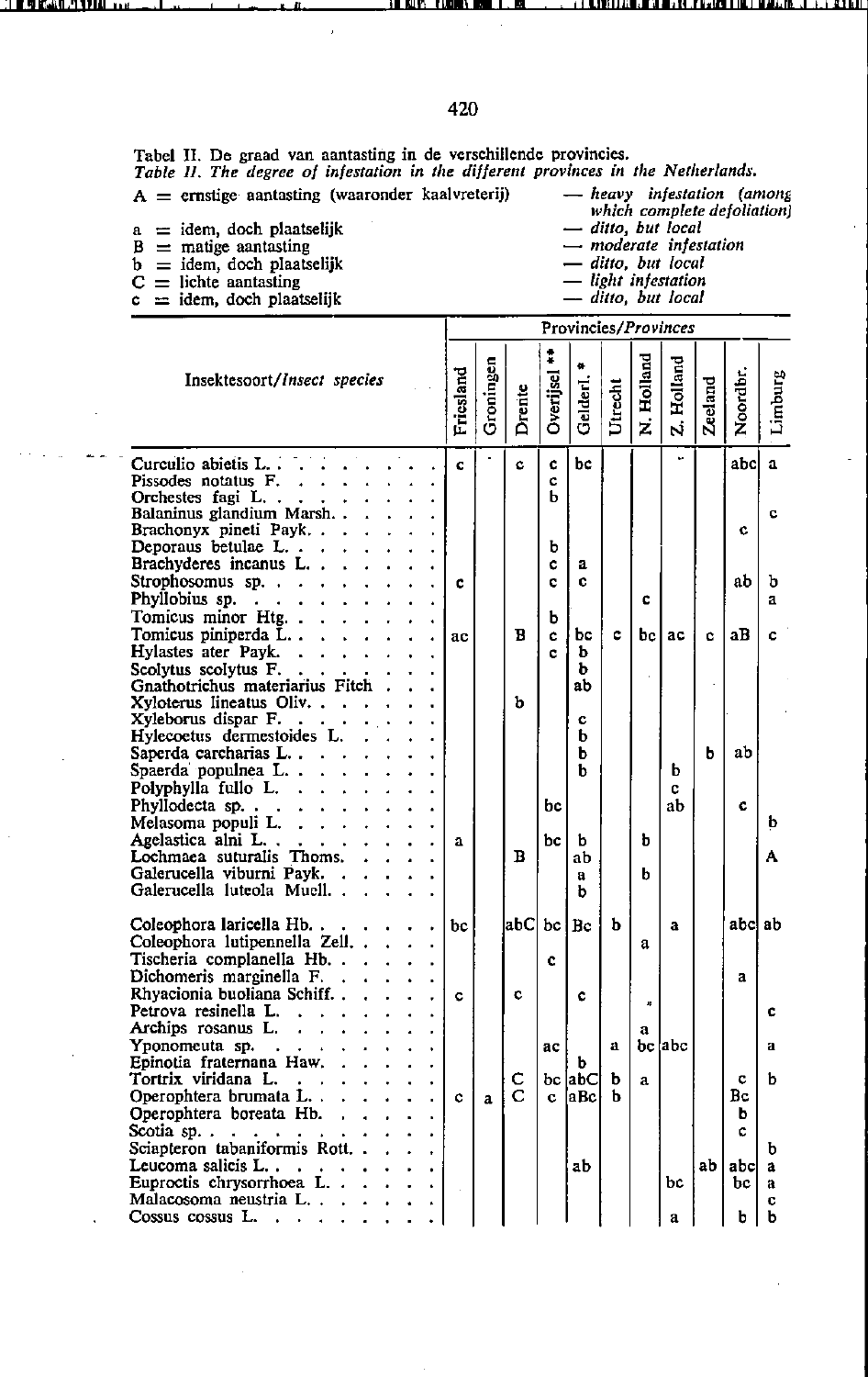| Provincies/Provinces                                                                                                                                                                        |           |           |        |                     |          |         |              |                   |         |                  |         |
|---------------------------------------------------------------------------------------------------------------------------------------------------------------------------------------------|-----------|-----------|--------|---------------------|----------|---------|--------------|-------------------|---------|------------------|---------|
| Insektesoort/Insect species                                                                                                                                                                 | Friesland | Groningen | Drente | Overijsel           | Gelderl. | Utrecht | N. Holland   | Z. Holland        | Zeeland | Noordbr.         | Limburg |
| Pristiphora abietina Chr.<br>Acantholyda hieroglyphica Chr. .<br>Pteronidea salicis L.<br>Caliroa annulipes Kl.<br>Caliroa cerasi L<br>Diplolepis divisa Htg<br>$\sim 10^{-1}$              |           |           |        |                     | c<br>b   |         | ь            |                   |         | a<br>ь<br>c<br>a | b       |
| Phytomyza ilicis Curt.<br>Dasyneura crataegi Winn<br>Rhabdophaga rosaria L.<br>Rhabdophaga ramicola Ruebs<br>$\sim$                                                                         |           |           |        |                     |          |         | $\mathbf{a}$ | ь<br>a            |         | c<br>Ċ           |         |
| Eucallipterus tiliae $L \cdot \cdot \cdot \cdot$<br>Elatobium abietinum Wlk.<br>Drepanosiphum platanoides Schrk<br>Aphis viburni Scop.<br>Aphis pomi Geer                                   | c         |           | b      | b                   |          |         | ь            | ь<br>ab<br>Ь<br>c |         | ь                |         |
| Eriosoma lanigerum Hausm.<br>Pterocomma populeum Kltb.<br>Sacchiphantes abietis $L_{1}$ , , , , , ,<br>Cinara sp. $\cdots$ $\cdots$ $\cdots$<br>Physokermes piceae Schrk.                   |           |           |        |                     |          |         | a            | a<br>a            | h       | c<br>bС<br>C     | c       |
| Pseudochermes fraxini Kltb.<br>Gilletteella cooleyi Gill.<br>J.<br>Pineus pini $L \cdot \cdot \cdot \cdot \cdot$<br>Lepidosaphes ulmi $L \cdot \cdot \cdot \cdot$<br>Eulecanium corni Bché. | lьC       |           | C      | ¢<br>$\overline{C}$ | bC       |         | a            |                   |         | c                | в       |
| Chionaspis salicis L.<br>Leucaspis pini Htg. $\ldots$ $\ldots$<br>Cryptococcus fagi Baerenspr.<br>Psyllopsis sp.                                                                            |           |           |        | $\mathbf{a}$        | c        |         |              | b                 |         |                  | c<br>a  |
| Eotetranychus telarius L.<br>Schizotetranychus schizopus Z.<br>Oligonychus ununguis Jac.<br>Phytoptus spp. $\cdots$ $\cdots$                                                                |           |           | b<br>Ċ | b                   | ь        |         |              | ab<br>ь           |         | bc<br>ь          |         |

**\*** *incl.* **Oostelijk Flevoland** 

**\*\* inel. Noordoostpolder** 

# Kevers (Coleoptera)

# Grote dennesnuitkever (Curculio abietis L.)

In jong naaldhoutplantsoen zijn aantastingen van ernstige aard gemeld uit St. Anthonis en Bergen (L.). Van matige betekenis waren ze in het Mastbos, bij Hapert en in het Sprielderbos bij Putten.

### Beukespringkever (Orchestes fagi L.)

Bladeren van beuken op het landgoed De Eese (Ov.) en bij HaarIe werden nog vrij ernstig door dit insekt beschadigd.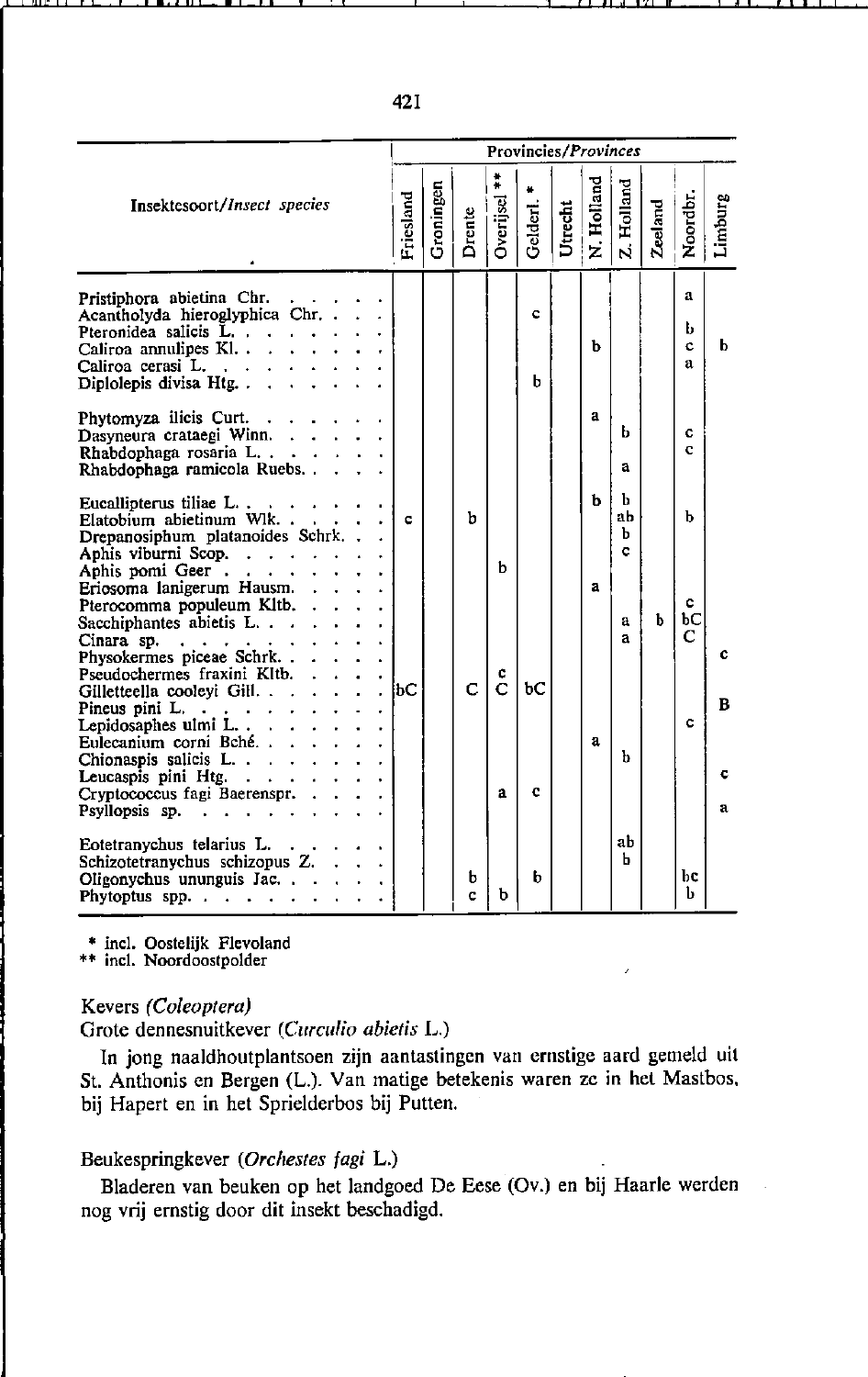Berkesigarenmaker *(Deporaus belulae* L.)

Deze kever heeft eveneens in De Eese een matige aantasting van berken teweeggebracht.

### Grijze dennesnuitkever *(Brachyderes incanus* L.)

Bij Hoog Soeren traden de larven van deze soort opnieuw zeer schadelijk op; ditmaal in een larikskwekerij. Dit herhaaldelijk schadelijk optreden in kwekerijen rechtvaardigt om economische redenen, er steeds voorbehoedend een grondbehandeling met insekticiden toe te passen.

# Denneknopsuitkevers *(Slrophosomus* sp.)

Dit insekt, dat behalve knoppen ook aan bast van stammetjes en naalden vreet, trad schadelijk aan fijnspar op in de boswachterijen Oploo en St. Anthonis. Een particuliere kerstboomkweker bij Valkenswaard, die eveneens schade van betekenis ondervond, heeft een bestrijding toegepast. Bij Bergen (L.) was de soort aan douglas schadelijk.

#### Bladsnuitkevers *(Phyllobius* sp.)

Iepen bij Neer (L.) werden zwaar door niet nader genoemde soorten van dit geslacht aangetast.

#### Dennescheerder *(Tomicus piniperda* L.)

Tengevolge van de ijzel periode in januari en februari vielen vooral in de noordelijke provincies reeds scheef staande dennen om. Een extra vergroting van broedgelegenheid voor dit insekt kon dus worden verwacht. Aantastingen van betekenis zijn mede hierdoor gemeld uit geheel Drente en Friesland, maar ook uit Noordbrabant. Voorts trad het insekt zeer schadelijk op in Hoek van Holland; in wat geringere mate in de Loenermark.

#### Kleine dennescheerder *(Tomicus minor* Htg)

Volgens waarneming van de heer G. van Tongeren — als student werkzaam op het Itbon - trad deze soort in de boswachterij Ommen plaatselijk schade· lijk op, omdat kronen van groveden er volgens hem door afstierven.

### Zwarte dennebastkever *(Hylasles aler* Payk.)

In de omgeving van Hummelo trad het insekt in jonge beplantingen van Corsicaanse dennen schadelijk op.

#### Kleine dennehoutkever *(Gnalholrichlls maleriarius* Fiteh)

Deze in 1965 voor het eerst in Nederland gevonden soort werd, meestal in grote aantallen, gevonden op een vijftal plaatsen op de Veluwe, met name bij Apeldoorn, Vaassen, Kootwijk en in twee afzonderlijke gebieden van De Hoge Veluwe. De soort werd behalve in ongeschilde stammen van lariks en fijnspar (bij Vaassen) ook in die van groveden en zijn stobben aangetroffen, in de regel vanaf medio juni.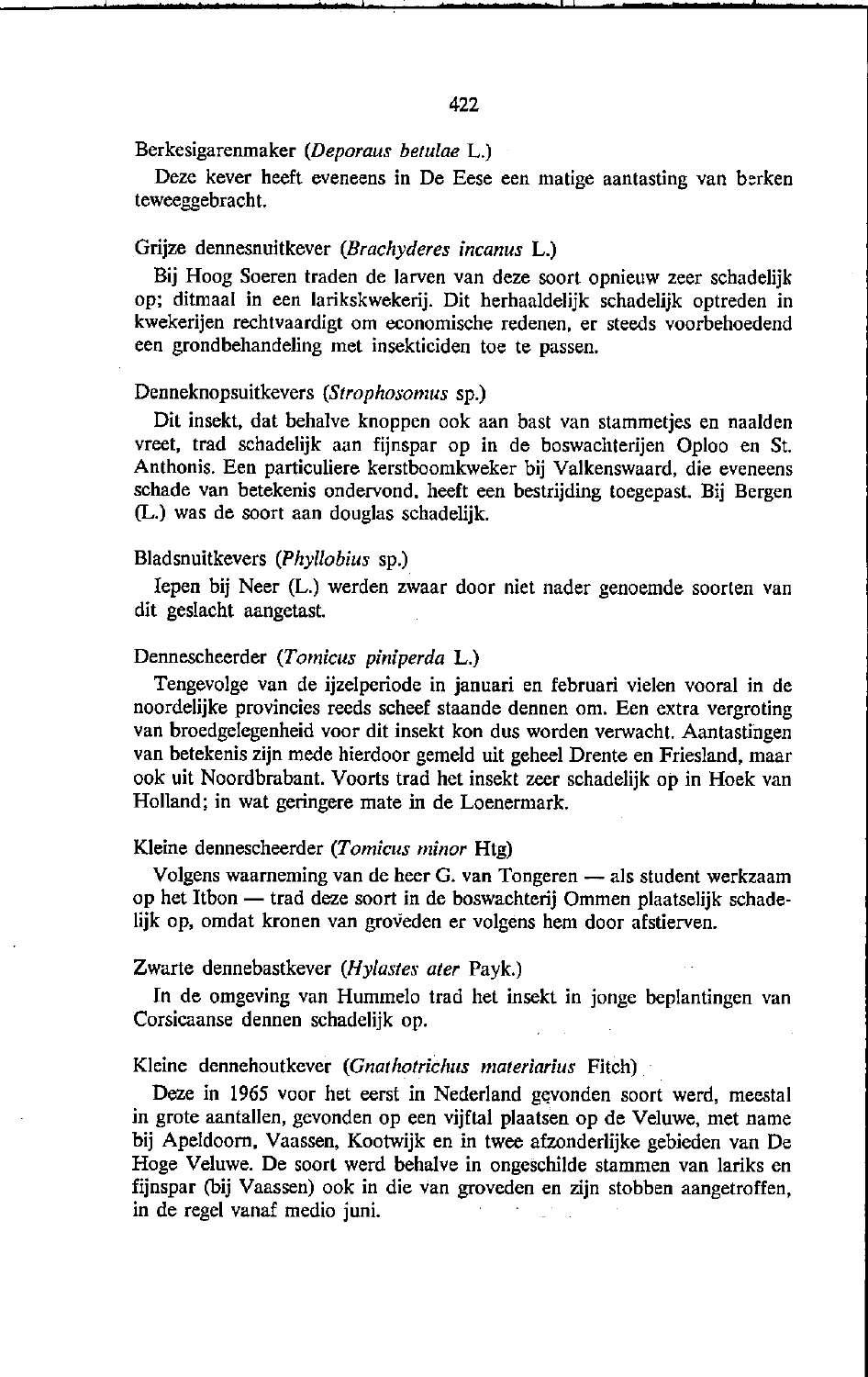Gevelde. niet ontschorste stammen van fijnspar. sitkaspar en lariks werden matig aangetast bij Gieten. Borger en Smilde.

# *Hylecoetus dermesloides* L.

Stammen van fijnspar en lariks bij Vaassen, waarin zich de kleine dennehoutkever in grote aantallen bevond, waren bovendien talrijk met de larven van deze soort bezet. Een dikke laag wit boormeel langs de stammen verried de aantasting.

# Grote populiereboktor *(Saperda carcharias* L.)

Populieren langs een weg bij Cuyk waren plaatselijk zo ernstig aangetast, dat verscheidene exemplaren waardeloos stamhout en tevens een verminderde groeitoestand vertoonden. Geringer aangetast waren de populieren in de omgeving van Hummelo en bij Kuitaart (Z.).

# Kleine populiereboktor *(Saperda populnea* L.)

Jonge populieren bij Maurik en op de Zuidhollandse eilanden bleken matig met de gallen van dit insekt bezet te zijn.

# Wilgehaan *(Phyllodec/a* sp.)

In Voorschoten en Den Haag werden wilgen in plantsoenen kaalgevreten. Bij Heeten was de aantasting minder ernstig.

# Populierehaan *(Melasoma* sp.)

Dit insekt veroorzaakte matig bladverlies aan populieren bij Maasbree.

# Elzehaan *(Agelaslica alni* L.)

Aantastingen met kaalvreterij van elzen meldde men ons uit Oudehaske (F.), Brummen en plaatselijk in de Noordoostpolder. In diverse bossingels te Amsterdam werd het insekt ook als plaatselijk schadelijk opgegeven.

# Heidekever *(Lochmaea sull/ralis* Thoms.)

In verschillende heidegebieden blijkt dit bladkevertje wederom massaal te zijn opgetreden. Vooral in Limburg en Drente was dit het geval. In Gelderland werden aantastingen van betekenis opgegeven o.a. in het Sprielderbos, **maar plaatselijk ook in andere delen van de Veluwe.** 

# Sneenwbalhaan *(Galeruceila vibl/mi* Payk.)

Praktisch iedere beplanting van Gelderse roos in De Hoge Veluwe werd kaalgevreten; ook in het volkstuincomplex "Over-Amstel" was het insekt weer schadelijk geweest.

# Iepehaan *(Galerucella luteola* Müll.)

Schade van matige betekenis aan iep was bij Ede waargenomen.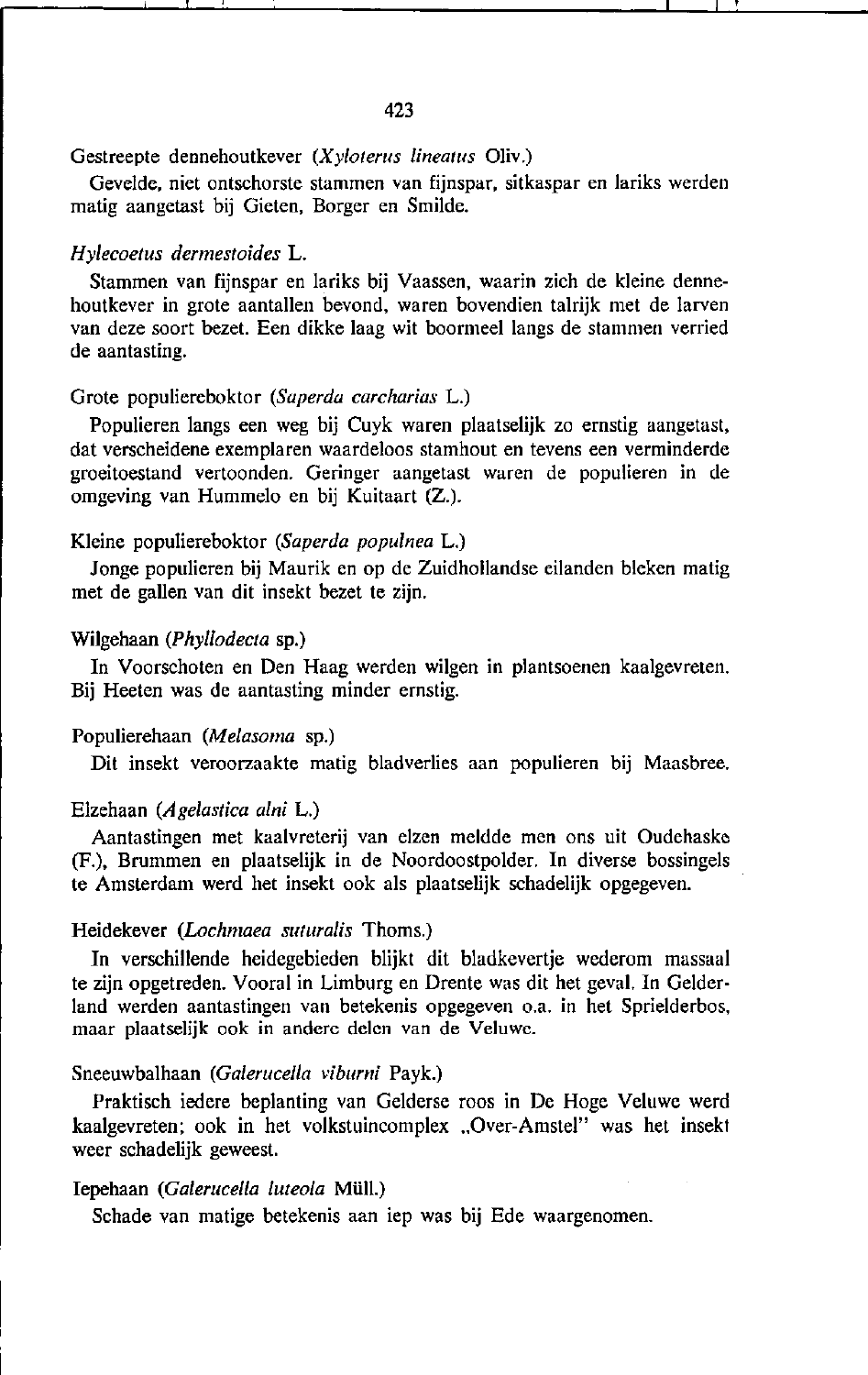### Vlinders *(Lepidoptera)*

### Lariksmot *(Coleophora laricel/a* Hb.)

De aantastingen door dit insekt bleken in vergelijking met 1965 algemeen in betekenis te zijn afgenomen. Plaatselijk werd de Japanse lariks in het voorjaar echter nog kaalgevreten, met name in de boswachterijen Smilde, GroIlo en Norg. In andere boswachterijen in Drente meende men een duidelijk verminderde aantasting te kunnen constateren. Van betekenis waren plaatselijk ook de aantastingen bij Appelscha, in het Kralingse Bos, in het Sprielderbos, voorts bij Neer en Swalmen (L.), in de Kempen en bij Dorst.

#### Eikeknopmot *(Coleophora lutipennela* ZIl.)

In het Amsterdamse Bos zou zomereik zwaar door de rupsjes van deze mot zijn aangetast.

### Jeneverbesspinselmot *(Dichomeris marginelIa* F.)

Chinese jeneverbessen bij Enschot waren totaal door deze soort kaalge**vreten.** 

## Heggebladroller *(Archips rosanus* L.)

In het Nationale Park "De Kennemer Duinen" zou het insekt ertoe hebben bijgedragen dat vele duindoornstruiken afstierven.

#### Spinselmotten *(Ypónomellta* sp.)

De kardinaalshoedspinselmot veroorzaakte plaatselijk weer kaalvreterij. namelijk in De Bilt, De Eese en in Swalmen. De appelspinselmot deed hetzelfde aan meidoorn en krenteboompje bij Schiedam; wat minder schadelijk trad de soort op in Gouda, Hilversum,\_ Den Haag en Amsterdam, en plaatselijk ook in de Noordoostpolder.

### Zilversparbladroller *(Epinotia fraternana* Haw.)

In het Sprielderbos trad de soort tamelijk schadelijk op aan *A bies grandis*.

# Groene eikebladroller *(Tortrix viridana L.)* en kleine wintervlinder *(Operophtera brumata* L.)

Aantastingen van zomereik zowel als Amerikaanse eik kwamen in de vorm van kaalvreterij voor in het Amsterdamse Bos, het Liesbos, bij Sellingen (Gr.), Hummelo, Ommen, Loon op Zand en' Drunen. Overigens was de aantasting door deze insektesoorten duidelijk geringer dan in 1965.

#### *Operophtera boreata* Hb.

Beuken in het Liesbos hadden vrij zwaar te lijden gehad van de vreterij van deze soort.

### Satijnvlinder *(Leucoma salicis L.)*

Kaalvreterij kwam evenals in 1965 voor in het zuiden van ons land: in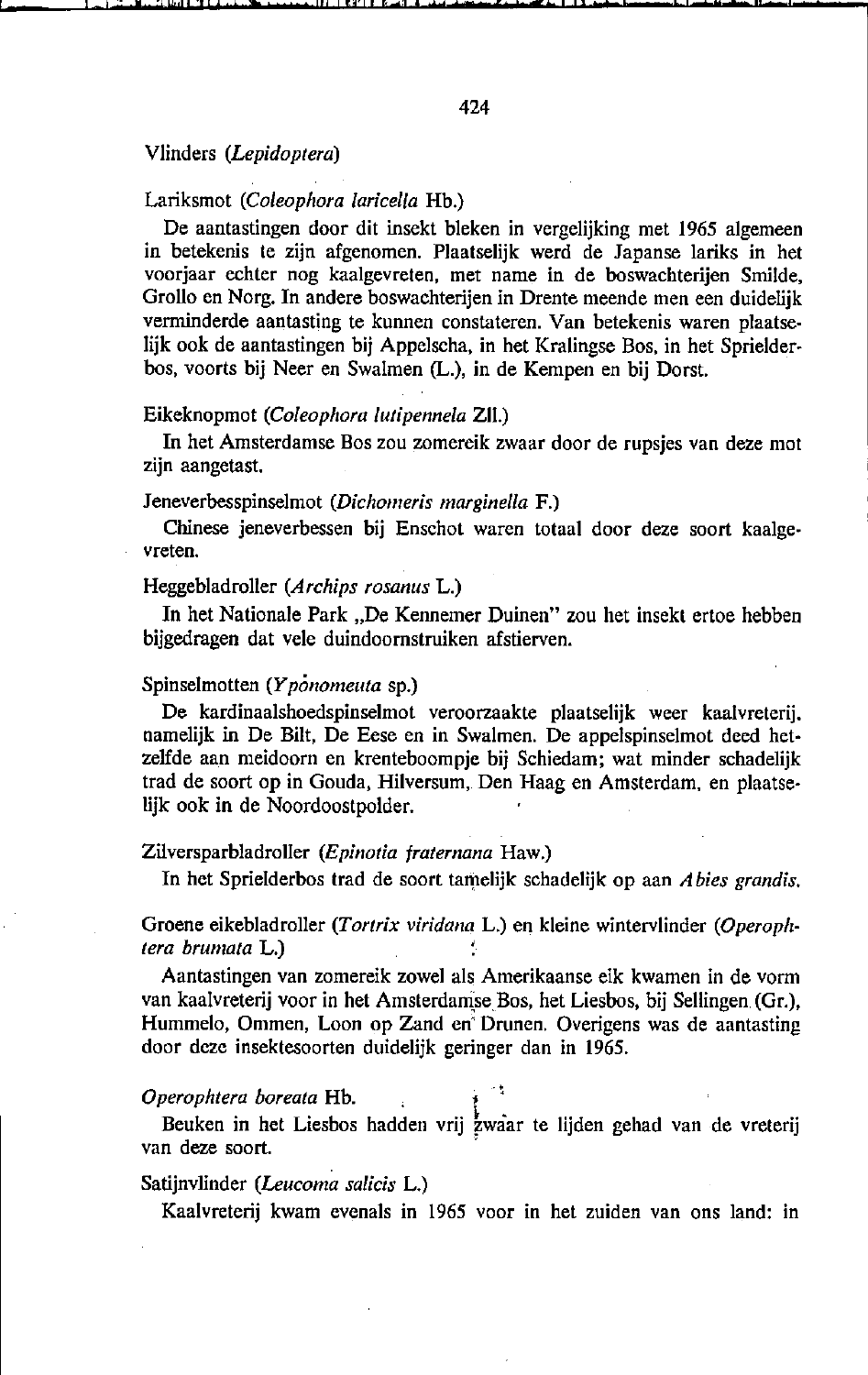Zeeland bij Sluiskil. Perkpolder en Rilland; in Limburg bij Roermond; in Gelderland bij Zaltbommel. Hedel en EIst; in Noordbrabant bij Bergen op Zoom en Moerdijk.

## Bastaardsatijnvlinder *(Euproctis chrysorrhoea* L.)

Aantastingen van betekenis zijn aan zomereik waargenomen bij Linne (L.) en bij Heesch, aan *Cotoneaster* en *Amelanchier* in Haagse plantsoenen.

# Wilgehoutrups *(Cossus cossus* L.)

Stammen van populieren in wegbeplantingen bij Roggel (L.). Cuyk en Vlaardingen werden matig tot zwaar beschadigd.

# Blad- en Galwespen (Hymenoptera)

### Sparrebladwesp (Pristiphora abietina Chr.)

In het voorjaar zijn bij BorkeI (Nbr.) van oudere fijnsparren vooral de tak· einden van de toppen kaalgevreten.

#### Wilgebladwesp *(P/eronidea salicis* L.)

Wilgen bij Heeseh zijn matig aangetast.

### Lindebladwesp *(Caliroa annulipes* Kl.)

In de straatbeplanting te Wessem trad het insekt nog zodanig massaal op, dat de linden er belangrijk bladverlies door leden. Ook in het Amsterdamse Bos was dit het geval. namelijk bij krimIinde op de kwekerij.

# Vruchtboombladwesp *(Caliroa cerasi* L.)

In Helmond werden duinroos en laurierkers door deze bastaardrupsen kaal· gevreten.

### Eikegalwesp *(Diplolepis divisa* Htg.)

In het Rijk van Nijmegen kwamen de gallen op zomereik algemener voor dan in de voorafgaande jaren.

Vliegen en muggen *(Dip/era)* 

# Hulstvlieg (Phytomyza ilicis Curt.)

De in het blad van hulst minerende larfjes werden in de kwekerij van het Amsterdamse Bos en in het Darwinplantsoen te Amsterdam als zeer schade· lijk gemeld.

### Meidoornrozetgalmug *(Dasyneura crataegi* Winn.)

In het centrum van Boskoop is het insekt als matig schadelijk opgegeven.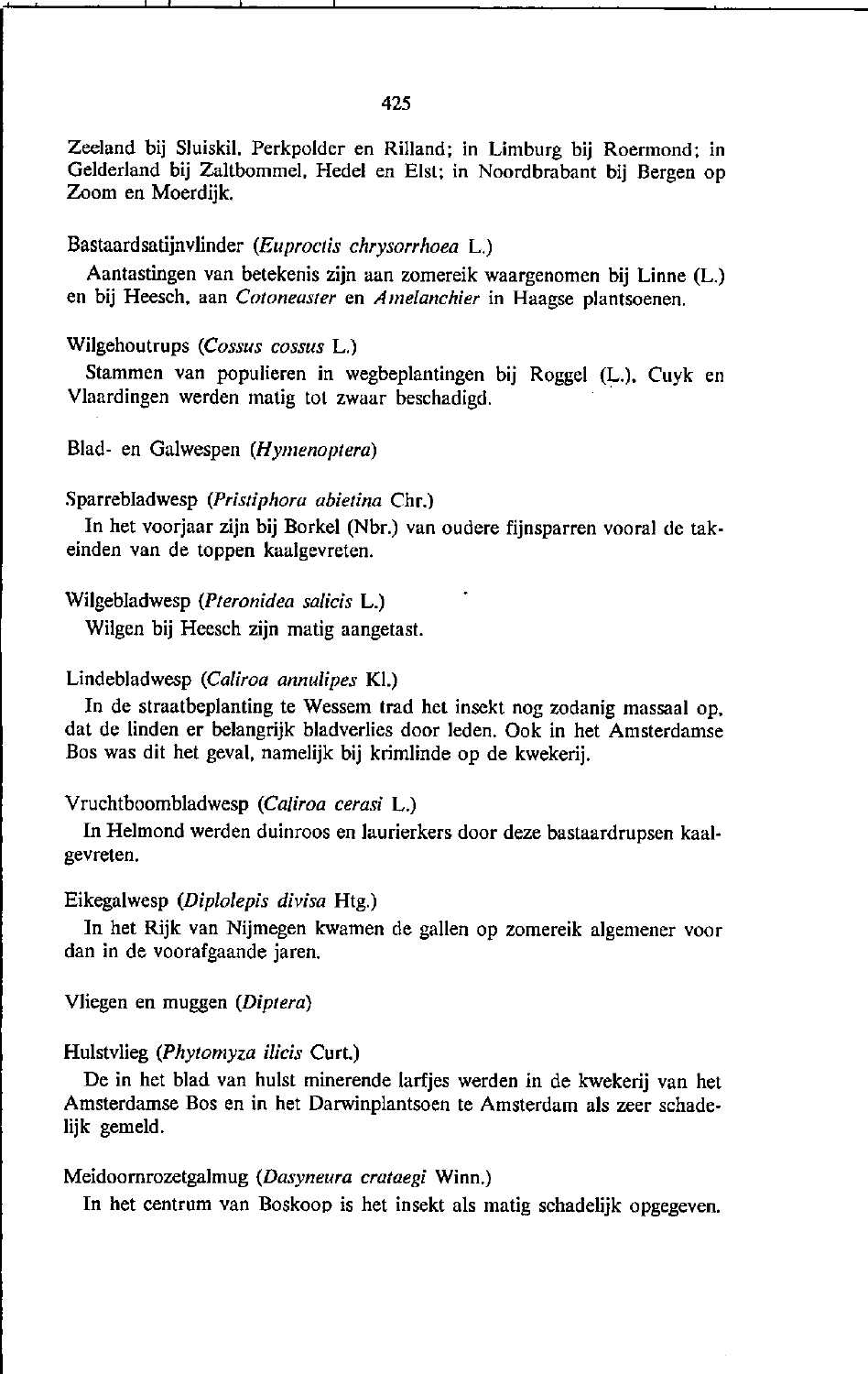#### Wilgetakgalmug *(Rhabdophaga ramicola* Rübs.) \*)

Bitterwilgen in plantsoenen van Den Haag, die reeds kaalgevreten waren door het wilgehaantje, waren bovendien aan de jonge twijgen zeer talrijk bezet met de gallen van deze galmug.

### Blad· en Schildluizen *(Hemiptera)*

#### Lindebladluis *(Euca/lipterus tiliae* L.)

Deze luizesoort - vaak lastig door zijn honingdauw-afscheiding in straatbeplantingen - werd in met linden beplante straten te Amsterdam en Gouda weer als zodanig gemeld.

# Groene sparreluis *(Elatobium abietinum* WIk.)

Deze als zeer schadelijk bekende soort blijkt plaatselijk in talrijkheid weer te gaan toenemen. In het Kralingse Bos werd mede als gevolg van de reeds toegebrachte schade besloten in de toekomst geen fijnsparren meer aan tc planten. Van matige betekenis was de aantasting in de houtvesterij Emmen (Servische spar) in Boskoop (fijnspar) en in de boswachterij St. Anthonis (sitkaspar).

#### Grote esdoornluis *(Drepanosiphum platanoides* Schrk.)

Uit Schiedam meldde men ons dat de soort er, evenals trouwens in 1965, in grote aantallen aan de bladeren van esdoorn voorkwam.

#### Sparappelgalluis *(Sacchiphantes abietis* L.)

Behalve dat de fijnsparren in het Kralingse Bos van de groene sparreluis te lijden hadden, bleken zij ook nog talrijk met de gallen van genoemde galluis bezet te zijn. Ook in het oostelijk deel van Zeeuws· Vlaanderen werden de gallen massaal aan kerstsparren aangetroffen.

#### Gewone dopluis *(Eulecanium corni* Bché)

Linden in straatbeplantingen te Amsterdam vertoonden, als in 1965, plaat· selijk een massaal optreden van deze soort.

#### Wilgeschildluis *(Chionaspis salids* L.)

In Schiedam zou deze schildluis op allerlei wilgesoorten vrij massaal zijn waargenomen.

### Wollige beukestamluis *(Cryptococcus fagi* Bärenspr.)

Deze schildluis werd plaatselijk massaal op de stammen van beuken in het landgoed De Eese (Ov.) opgemerkt.

<sup>\*)</sup> Det. P.D. Wageningen.